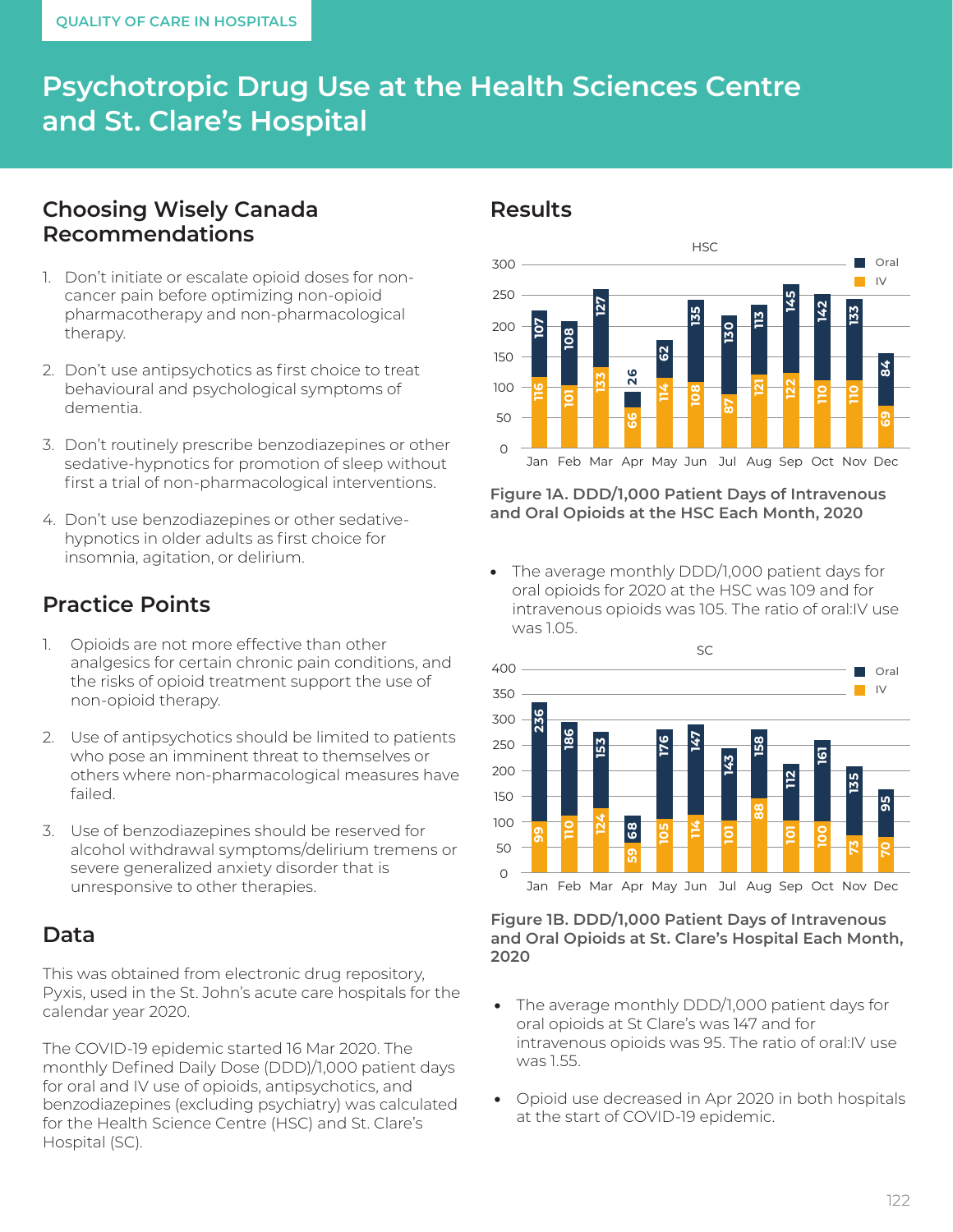

#### **Figure 2A. DDD/1,000 Patient Days of Intravenous and Oral Antipsychotics at the HSC Each Month,**

• The average monthly DDD/1,000 patient days for oral antipsychotics at the HSC was 31 and for IV antipsychotics was 6. The ratio of oral:IV use was 5.4.



**Figure 2B. DDD/1,000 Patient Days of Intravenous and Oral Antipsychotics at St. Clare's Hospital Each Month, 2020**

- The average monthly DDD/1,000 patient days for oral antipsychotics at St Clare's Hospital was 75 and for IV antipsychotics was 6. The ratio of oral: IV use was 11.9.
- The DDD/1,000 patient days at the HSC for both intravenous and oral antipsychotics fell during Apr, the first month of the COVID-19 epidemic, in both hospitals.



#### **Figure 3A. DDD/1,000 Patient Days of Oral and IV Benzodiazepines Each Month at the HSC, 2020**

The average monthly DDD/1,000 patient days for oral benzodiazepines at the HSC was 134 and for IV was 57. The ratio of oral:IV use was 2.4.



#### **Figure 3B. DDD/1,000 Patient Days of Oral and IV Benzodiazepines at St. Clare's Hospital Each Month,**

- The average monthly DDD/1,000 patient days for oral benzodiazepines at St. Clare's was 127 and for IV 24. The ratio of oral:IV use was 5.3.
- The use of benzodiazepines fell in both hospitals in Apr 2020 at the start of COVID-19.